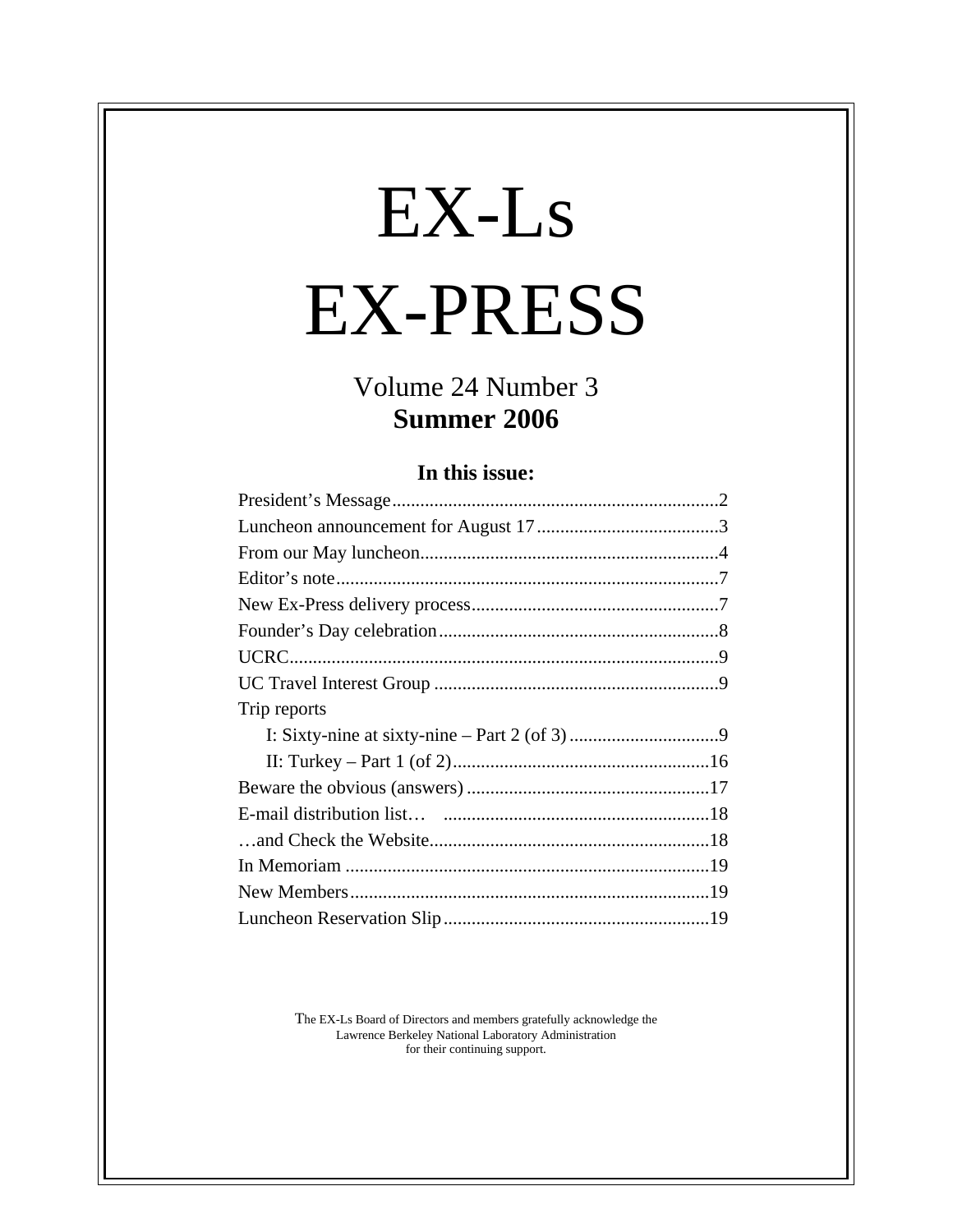Volume 24 #3: Summer 2006 (Published July 2006)

#### **President's Message John Kadyk**

The big event is about to happen! The  $75<sup>th</sup>$  anniversary of the founding of the Lawrence Berkeley National Laboratory will be on August 26, 2006. It was on this date exactly seventy five years ago that UC president Robert Gordon Sproul gave to Ernest Lawrence an empty Civil Engineering building on campus for work with the new "cyclotron" he had just invented.

As some say, the rest is history.

And there is a lot of history. Our speaker for the August 17 luncheon will be Andrew Sessler, who was the Lab director from 1973 to 1980, and who personally experienced much of the history. Andy is an expert on particle accelerator science and a major contributor to that technology. His talk will probably touch on historical aspects of this field and will explore what lies ahead. Since the Lab was originally founded because of the cyclotron, and has become famous because of the very significant scientific contributions of the cyclotron and its descendants, it is most appropriate that we hear about this at our next luncheon – it promises to be very interesting.

Of course, our luncheon is but one of the many upcoming events dedicated to the anniversary. August 26 falls on Saturday, and on that day there will be a major celebration at the Laboratory: the LBNL Founder's Day Celebration. There will be many activities, including entertainment, tours, films, a barbeque lunch, historical displays, children's activities, and dedication of a time capsule. More details of the celebration are given in an article in this newsletter. The EX-Ls plan to have an information table, attended by some of us EX-Ls who have volunteered. If you are able to volunteer for just some limited time at our table, I'm sure it will be greatly appreciated: please contact Terry Powell (510-486-4387, TPowell@lbl.gov) or Janis Dairiki (510-486-5673, JMDairiki@lbl.gov). Also, for all persons going to the celebration, you are encouraged, though not required, to send an RSVP by way of an email to <u>foundersday@lbl.gov</u>, or phone Lyn Hunter (510-486-4698); this will help in the planning, and may be important in gaining site access for the many retirees who no longer have Lab ID badges. The event is open to all employees, former employees, their families and friends, but is not open to the general public. A listing of activities as well as historical information can be found on the special anniversary website www.lbl.gov/Publications/75th/index.html.

Well, there is more news that you may wish to know about. First of all, there is in progress a study of the EX-Ls By-Laws, with the aim of clarifying and perhaps changing some of them, as well as recording some new items that have already been approved, but not yet officially recorded. [Continued on page 6.]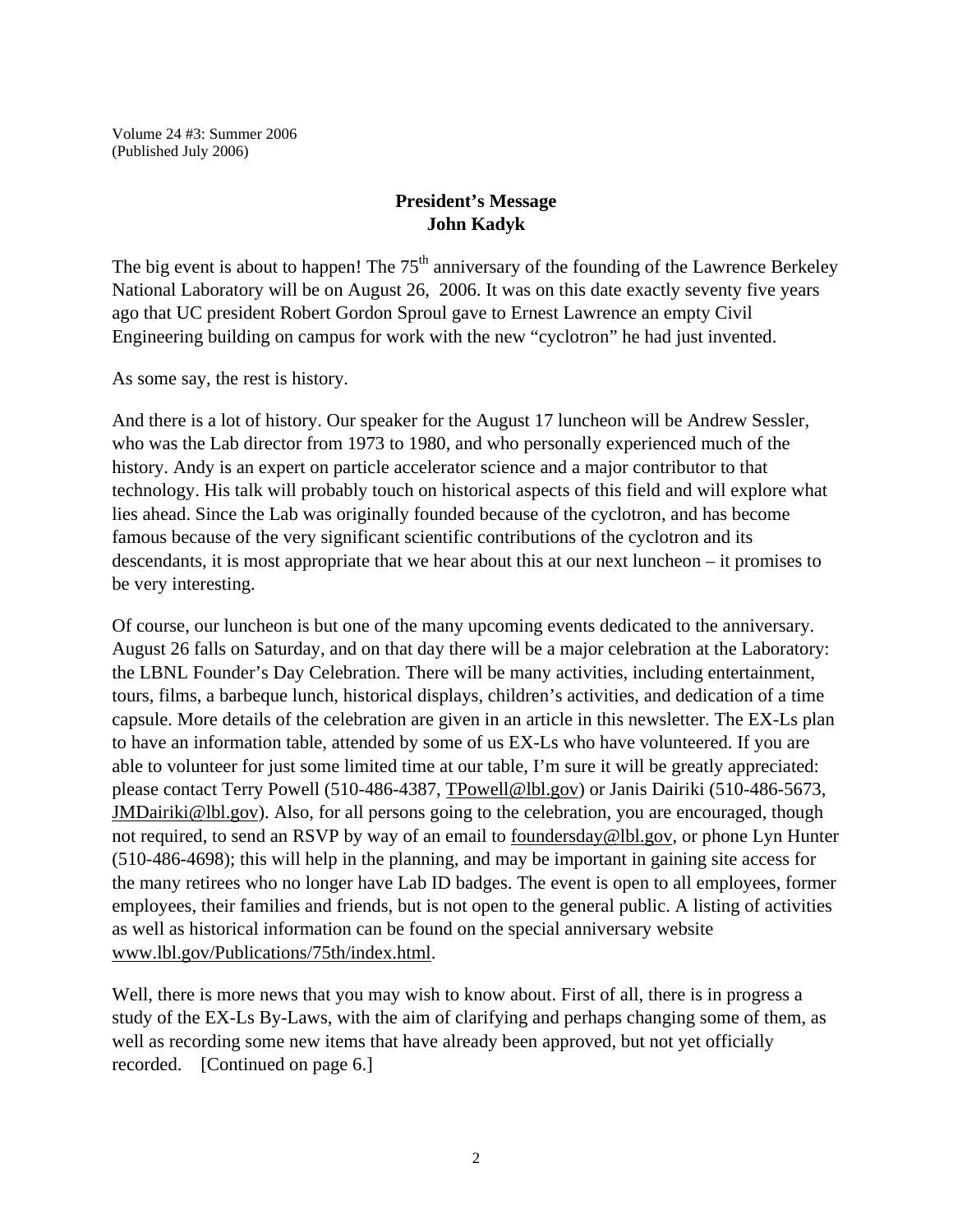

### **2006 Summer Lunch**

| Date:                | Thursday, August 17, 2006                                                                                                                                    |
|----------------------|--------------------------------------------------------------------------------------------------------------------------------------------------------------|
| Where:               | <b>Spenger's Fresh Fish Grotto</b><br>1919 Fourth St.<br><b>Berkeley</b>                                                                                     |
| Time:                | <b>No-host Bar: 11:30 AM</b><br>Lunch Served: 12:00 Noon                                                                                                     |
| Speaker:             | <b>Andy Sessler (former LBNL Director)</b>                                                                                                                   |
| Subject:             | Comments on the future of particle accelerators                                                                                                              |
| Menu:                | Bay Shrimp Louie Salad/1000 island dressing (with cup of chowder)<br>Salmon (with dinner salad)<br>Flatiron Steak w/ mushroom demi-glaze (with dinner salad) |
| Cost:                | \$20 per person (PREPAID)                                                                                                                                    |
| <b>Reservations:</b> | Please make checks payable to EX-Ls. Send to<br><b>Vicky Jared</b><br>4849 John Muir Road<br>Martinez, CA 94553                                              |

**Spenger's management policy makes it absolutely imperative that they receive reservations by August 14, 2006**

**(Reservation slip on last page)**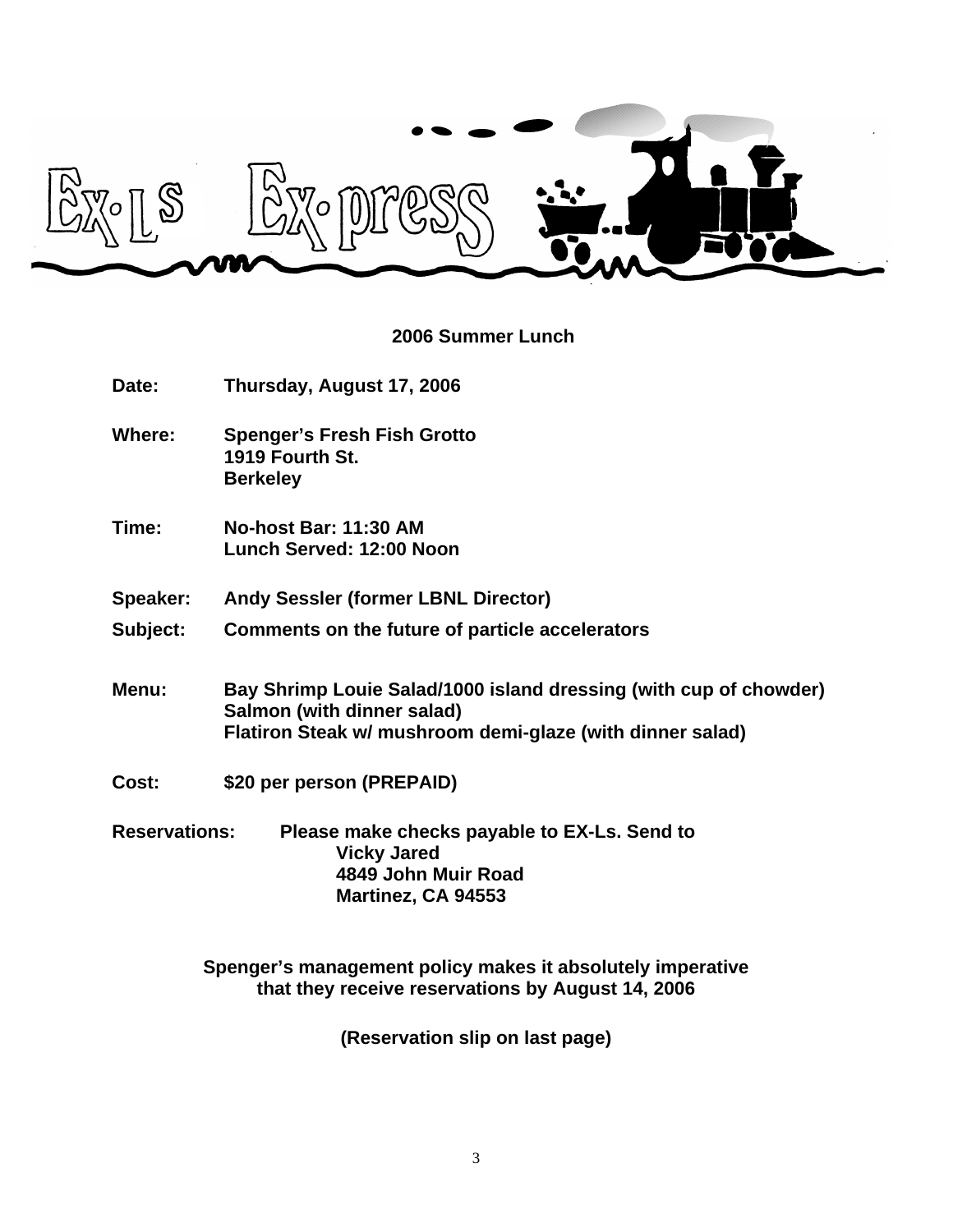#### **From our May luncheon**

*Reported by Janis Dairiki, EX-Ls First Vice-President:* Our speaker was Linda Maio, an LBNL retiree who, since 1992, has served on the Berkeley City Council. Her topic was "The Mysteries of Local Politics: How LBNL Prepared Me for Public Service".

Linda began by telling us how she got into political life. Her awareness began when, as a young mother, a friend asked her what she was doing to make her community better. At the time she was busy raising her children, but soon thereafter (1976), she had an opportunity to work with a group of neighbors to establish a park along Hearst Avenue where houses had already been demolished to make room for BART (before Berkeley residents voted to tax themselves to put BART underground). She later became head of her neighborhood association, started a nonprofit housing organization (now one of the premier housing development organizations in the bay area), and worked for various political campaigns including that of Lonnie Hancock for Mayor of Berkeley. She was appointed to the Zoning Adjustments Board (ZAB), one of the most important and contentious boards in the city, and then was elected to the city council in 1992.

She credits her time at LBNL for building the confidence of 'this little girl from Brooklyn.' Very smart people at the Lab made investments in her and allowed her to develop her communication and writing, budget, and administrative skills. She learned to solve problems and to just take care of administrative matters, shielding the scientists from these tasks. She took early retirement from her position as Business Manager for Computing Sciences, having been "enriched immeasurably by the many brilliant and quirky people at the Lab she came to know and love."

Linda then focused her talk on several interesting and difficult issues facing the city, many of which are common to all cities. In order to learn more about these and other issues she suggested that we could check the city's web page –www.ci.berkeley.ca.us/news/. By clicking on NewsScan, you can get all the electronic news clips about Berkeley from newspapers across the country.

The city of Berkeley has an annual budget of \$301M; however, only \$125M of this is discretionary. Berkeley is known as a city with high taxes, but most of them have been voted in. Berkeley has voted for special taxes for the libraries, for parks and for schools, for example.

**Homelessness** is a big issue for the city. Excluding students there are 18,000 very-low-income people in the city, 9,000 of them with no healthcare. (For reference, the total population of Berkeley according to the 2000 census is  $\sim$ 103,000; UC listed  $\sim$ 32,000 students in 2002.) At any given time there are more than 800 homeless in the city, mostly single males, many of them young people who age out of foster care facilities. In Alameda county 7% of the population is homeless. In Berkeley 12% are homeless. Altogether, including special grant money, the city spends \$55M/yr on a raft of services including prevention programs, homeless services, and investment in children and families.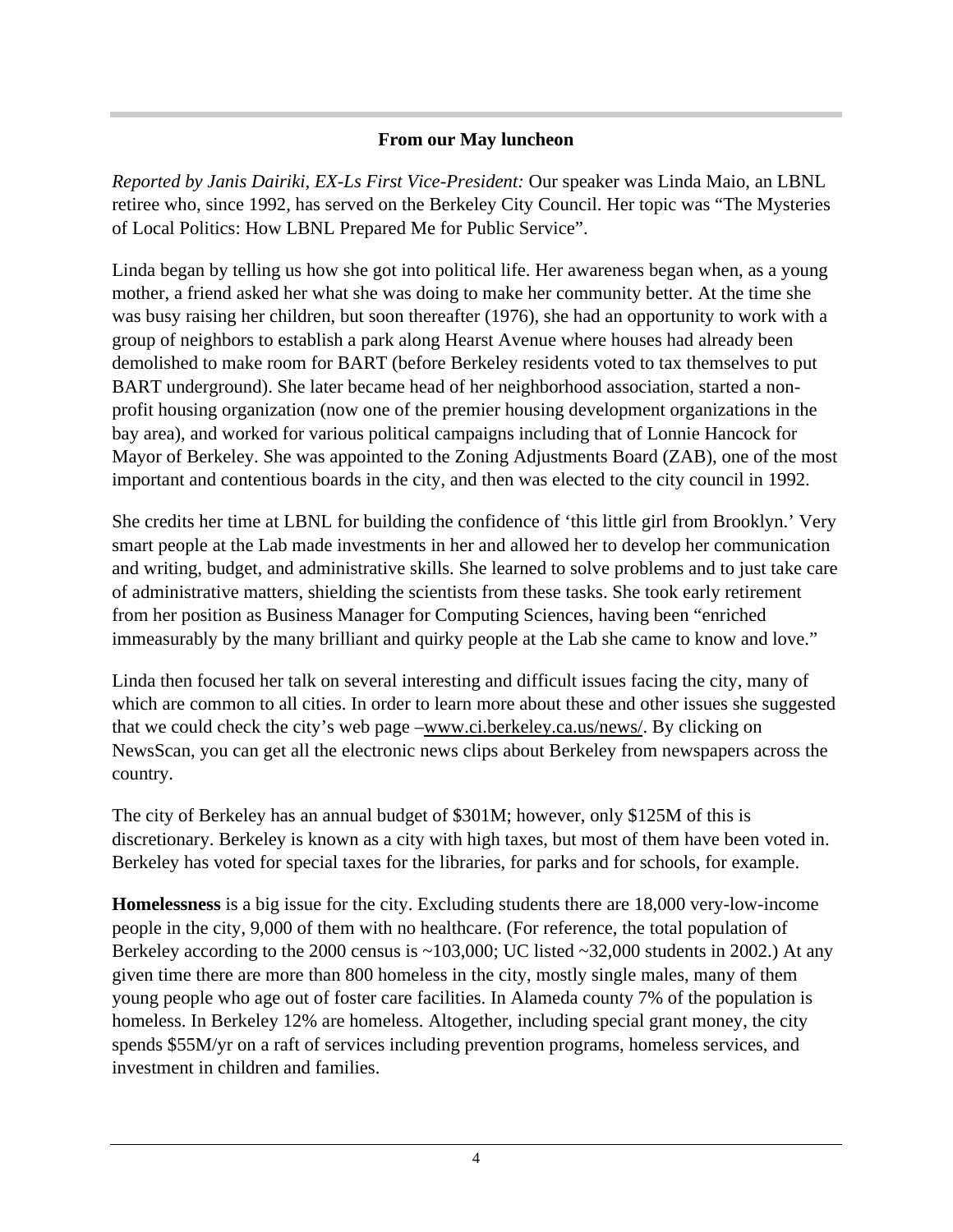The city has two special programs which it funds:

- 1) Women's Daytime Drop in Center a house where homeless women and their children can get meals and counseling. (There are LBNL staff members on the Board of the Center.)
- 2) Options Recovery Program a program for rehabilitating drug users and alcoholics. Its participants are most often referred by the courts or by graduates of the program. It is a 3 month program with an 85% recovery rate. Currently the city provides \$20-30k/yr, but that support will increase with the success of the program. Graduates of the program go into group living settings and are helped to find a job.

Homeless youth are a special problem in the city and there is now a new center in a church on University Ave, where these young people can obtain meals (~30-40 people/night), beds, and other services, such as mentoring. Volunteers are always needed for this youth shelter program – contact Sharon Leyden, 510-206-7427.

In response to a question as to why the city is responsible for these services, Linda pointed out that the city is the last resort. The city has to do it.

**Community Choice Aggregation** is another current topic for the city. Should there be an advisory measure on the November ballot for the city (perhaps together with other East Bay cities) to purchase its own electrical energy? The city of Alameda has owned its own energy for years (also Sacramento and L.A.); Berkeley bought service from Alameda during the last power shortage. A preliminary analysis shows that the initial costs will be  $\sim$ 2% higher for the first 2 years and then will be quite comparable to PG&E rates. PG&E would continue to own the poles and wires. One advantage of the city providing its own energy would be that it can choose from whom to buy and thus prioritize renewable sources.

**Storm drains and sewer laterals** are also hot topics. The storm drains and sewers are about 80 years old and are showing their age and deterioration. The amount of paving in the city causes huge run-off problems, particularly in west Berkeley. There were pictures of business owners on 2<sup>nd</sup> street getting around in kayaks after all the rain this spring. Paving with permeable material would help address the problem. Broken or illegal sewer laterals complicate the problem, often dumping into sanitary sewers or overloading storm drains. The city is facing an \$84M bill to replace/repair them, so the council is currently looking at a tax measure of ~\$50/house which would generate \$2M/yr, enough to begin to chip away at the problem. Another measure being considered is to require a sewer inspection whenever a house changes hands or undergoes remodeling costing over \$100k.

**Traffic patterns**, especially in west Berkeley, are an issue because of speed; everyone is always in a hurry. New traffic circles and two roundabouts on Gilman will be installed to slow down the traffic.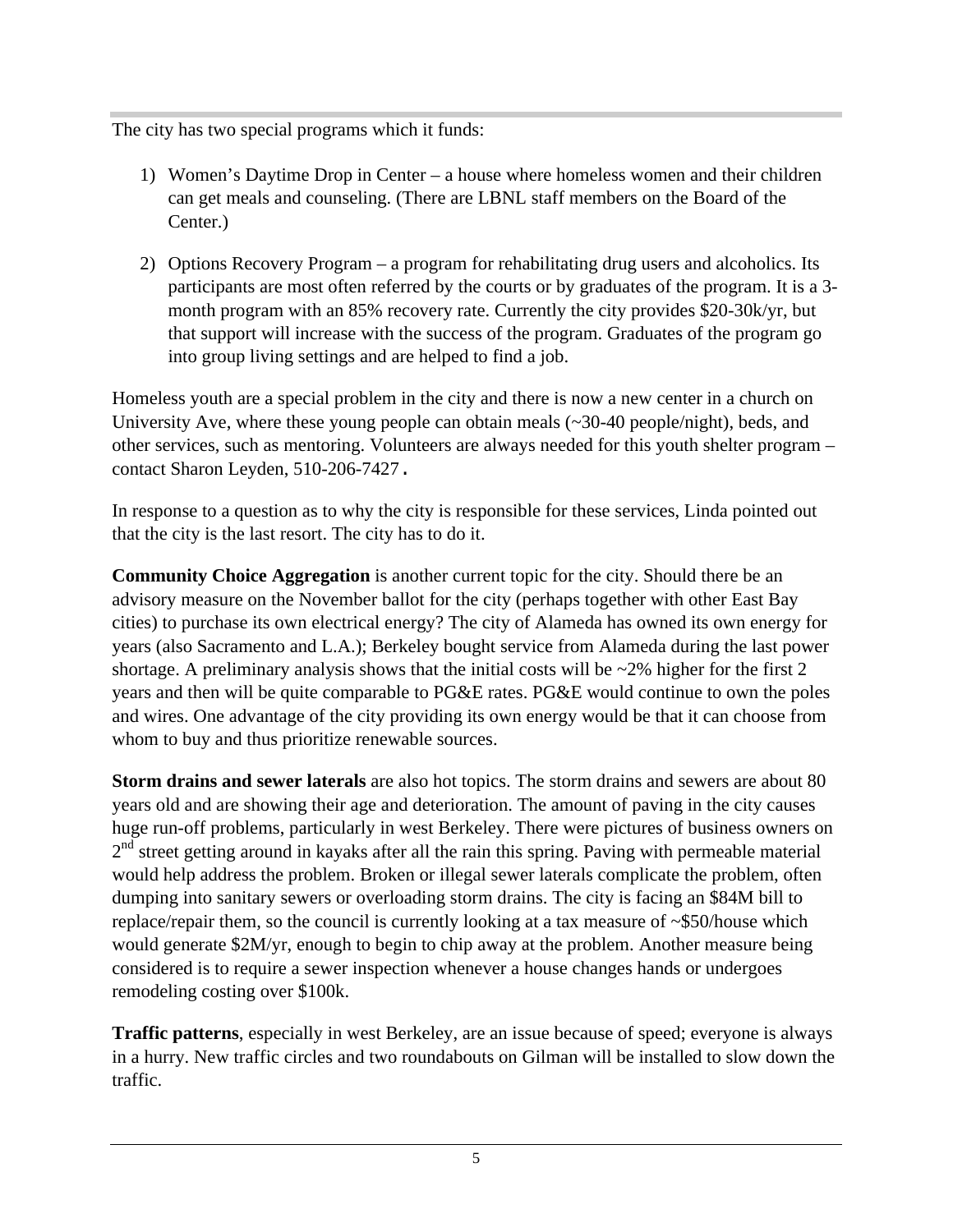**Green City**: Linda also pointed out that the city does regular energy audits, uses bio-diesel for the city fleet, uses LED traffic lights and has a city car share program and free bus passes for employees. (Residents can also use the car share program.)

A last question was asked about the relationship between the city and LBNL, which often appears somewhat stormy in the newspapers. Linda responded that the Council considers LBNL a good neighbor and is generally supportive. It recognizes that most people in Berkeley like the Lab, even though there is a very vocal minority critical of the Lab.

She pointed out the waste minimization and emphasis on safety at the Lab as good examples of its good neighbor policies.

| Luncheon Attendees:     |                          |
|-------------------------|--------------------------|
| Jose Alonso             | Abe & Marjorie           |
| <b>Bill Baker</b>       | Glicksman                |
| Dick Baker              | Don Grether              |
| Winnie Baker            | Ingeborg Henle           |
| Josephine Barrera       | Victor & Christine Henri |
| <b>Bill Benson</b>      | Paul & Nancy Henrickson  |
| Igor Blake              | Winnie Heppler           |
| <b>Kay Bristol</b>      | Roger Hughes             |
| Winifred Corniea        | Vicky Jared              |
| Per & Eleanor Dahl      | Nylan Jeung              |
| Janis & Ned Dairiki     | John & Ann Kadyk &       |
| Sibyl Donn              | <b>Ernest Rios</b>       |
| Andy DuBois & Ted & Jan | <b>Bud Larsh</b>         |
| Schultz                 | Branko Leskovar          |
| Jack & Darlene Franck   | Ed Lofgren               |
| <b>Bob Fulton</b>       | Ken Lou                  |
| Lee Glasgow             | Kay Lucas                |

Donald & Bertha Miller Bob Miller Mack & Ann Morgan Bob Mortiboy Barrie Pardoe Fred Perry Conway Peterson Terry Powell Don Prestella Clay Sealy Brenda Shank Elmer Silva Robbie Smits Dave Stevens Ralph Thomas Speaker Linda Maio

#### **President's Message (continued from Page 2)**

Second-Vice-President Jose Alonso chairs the committee that will study specific issues and questions, and then report back to the Board. The exact legal status of the EX-Ls is one outstanding issue that has not previously been investigated, and needs to be understood.

Another interesting piece of news is that the city of Berkeley is considering designating the Bevatron and Building 51 as a "landmark". (Landmark status could interfere with the removal of the remaining structures.) The Laboratory does not support this designation because the historical significance of Building 51 and the Bevatron area is not the buildings themselves but the science that was performed there. The Lab would prefer to support the placement of a suitable memorial or monument at an appropriate science museum or educational facility to honor the science that was done at the Bevatron and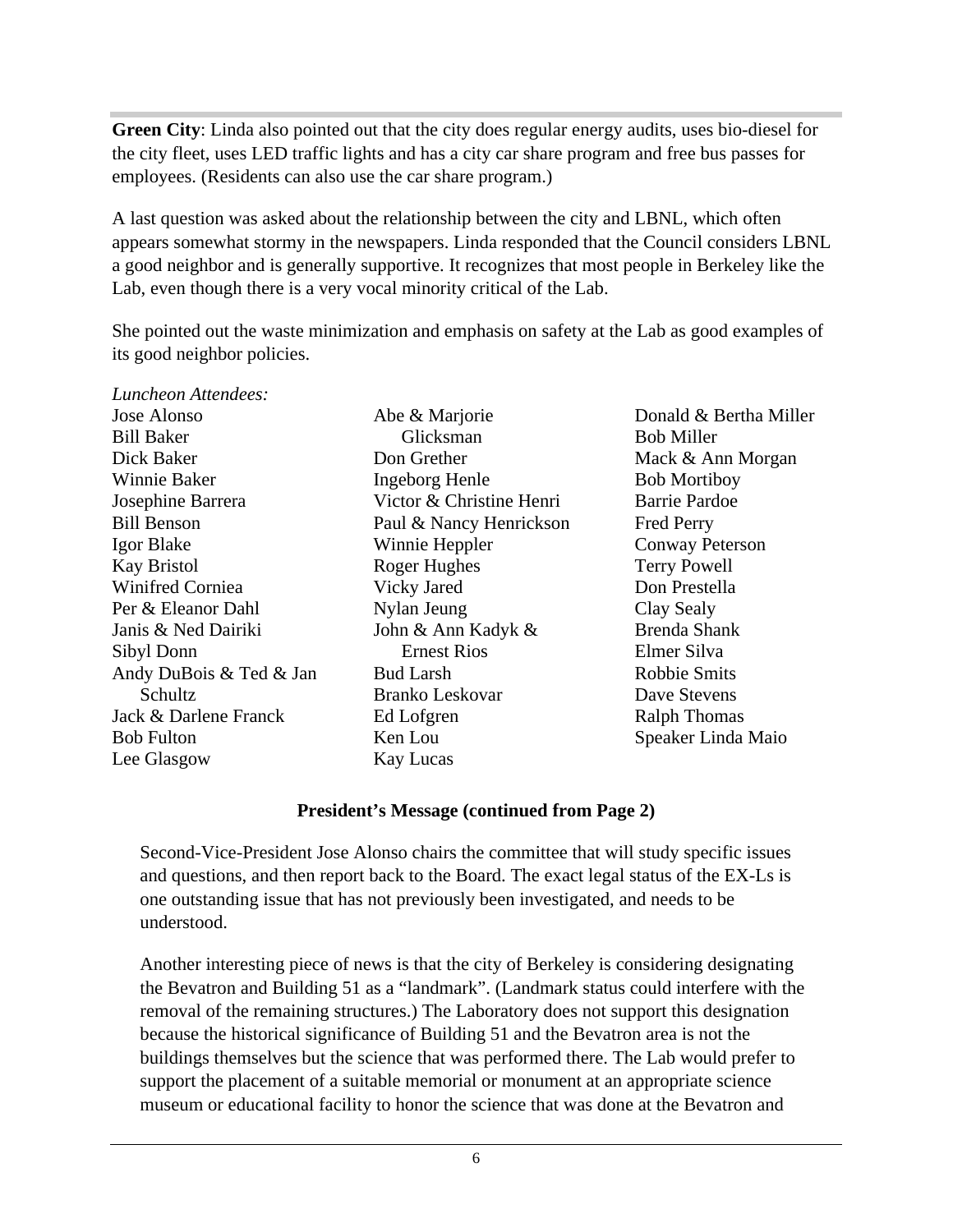dismantle the Bevatron area for subsequent use. The Berkeley Landmarks Preservation Commission (LPC) has a landmark application before it at the time of this writing. Terry Powell has been following this issue actively, and will attend an August. 3 meeting of the LPC where the issue may be resolved.

Another piece of news is that there is now a committee of four Board members volunteering to explore other potential luncheon locales. Our current contract with Spengers expires this calendar year, so the committee will be doing its work soon and reporting its recommendation. Suggestions are welcomed (contact Vicky, John, Janis, or Bud).

A complete roster of all EX-Ls members, with addresses, etc., will be included with the next EX-Ls Express. In that regard, the Board continues to encourage members to submit their email address, if they have not already done so, to Vicky at the entrance table, or directly to Dick Baker (ROBaker@lbl.gov). The addresses will be kept scrupulously private, and only used for items deemed of timely interest to members (such as luncheon announcements, special events, etc.). Also, members are reminded of the EX-Ls website (www.lbl.gov/ex-l-express), where other items of interest and/or importance are regularly posted.

Finally, last but not least, salmon is on the menu for August 17, and we plan to have the legendary shrimp scatter at the November luncheon, a once-a-year treat.

#### **Editor's Note**

In this issue we feature the Second Instalment of the Second Saga of Geores Buttner and the first instalment of a visit to Turkey, including a solar eclipse. Also, along with the answers to last issue's quiz, you will find an apology. (It turns out that proofreaders who look only for spelling and punctuation errors are misled by the obvious, too.) You may have noticed that our last page and back cover have been reformatted. As part of our search for a solution to the late deliveries that have been plaguing us lately, we learned that single-fold 8.5x11 documents with a single, centered, tab closure, get better treatment if the postal imprimateur is on the open edge rather than the folded edge. So to avoid having to use two tab closures, we have reset the back cover to suit the postal machines, and reset the last page so that your address label remains on the back of the luncheon reservation form. As always, articles or ideas for articles are welcome; the deadline for each issue is ten days after the preceding Board meeting (a full year's schedule is listed on the back cover). You can contact me at david\_stevens@comcast.net, at 1107 Amador Ave, Berkeley 94707, or 510-524-2904. // dfs

### **New Ex-Press Delivery Process**

Beginning with the April issue, we are now using a mailing service to ensure that the Ex-Press gets to the post office in time, and is handled in a First Class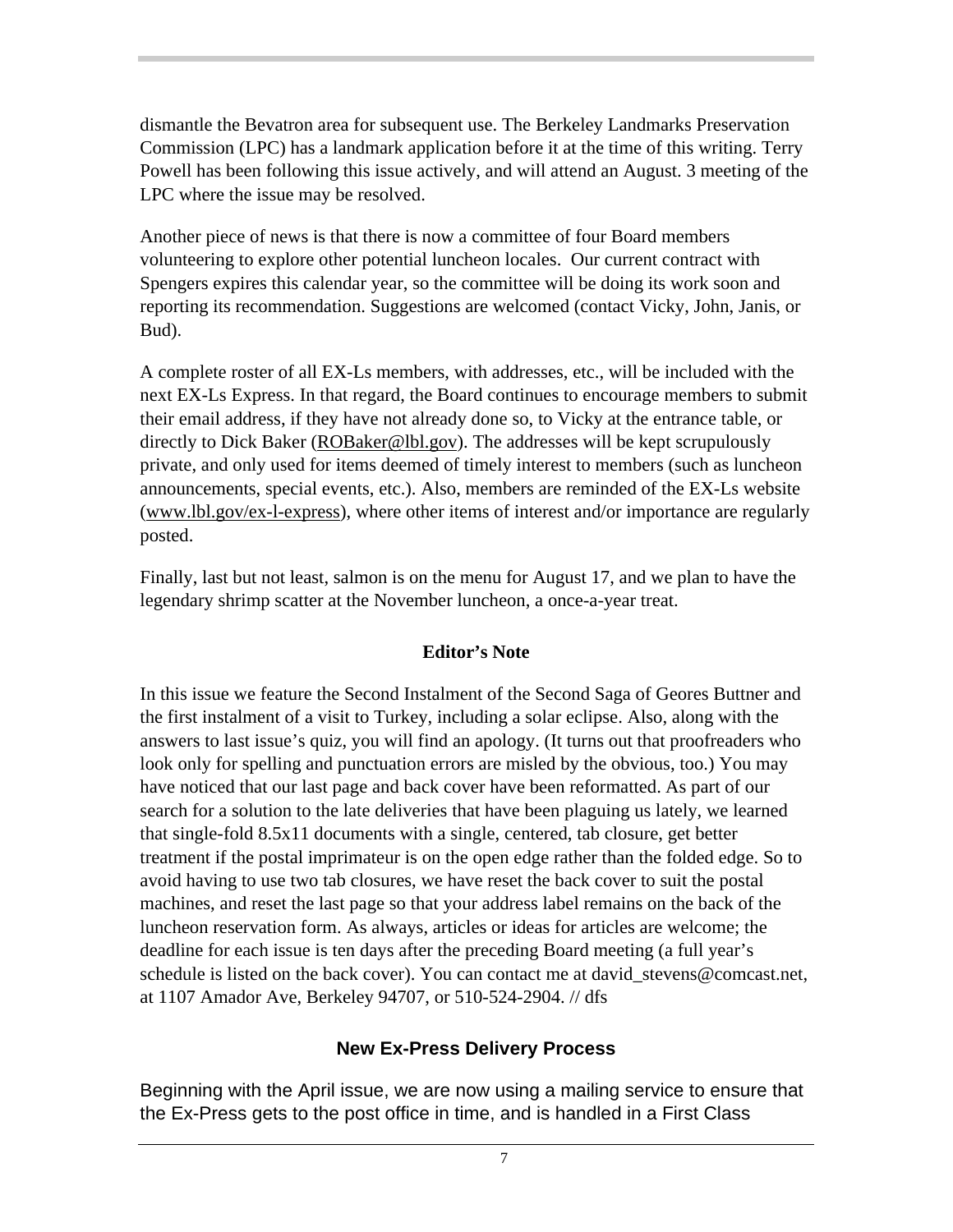manner. (There was no mention of this in the last issue because the decision was made after the April issue went to press.) The cost is minimal, and the new system appears to be working satisfactorily. Please let the editor or a Board member know if you encounter any problems.

### **LBNL Founders Day Celebration Saturday, August 26, 2006**



Lab employees and retirees, along with their family and friends, are invited to attend Founders Day on Saturday, Aug. 26, from 10 a.m. to 3 p.m. The event takes place on the same date that in 1931 University of California President Robert Gordon Sproul turned over the vacant Civil Engineering Test Lab building on the UC Berkeley campus to Lawrence to house his new creation, the cyclotron.

To RSVP, send an email to foundersday@lbl.gov or contact Lyn Hunter at 510-486- 4698. This will help with the exciting day's planning and will also make it easier for participants to gain site access.

Planned activities include entertainment, tours, films, children's activities, a barbecue lunch, historical displays in the Building 50 lobby and cafeteria, and the dedication of a time capsule, to be placed later in the Building 50 Lobby and opened in 2031 on the 100th anniversary of the Lab. Attendees are urged to attend in the costumes of the 1930's, and classic cars, displayed at the cafeteria parking area, will reflect decades of classic automobiles, lovingly restored by Lab employees. Inside the cafeteria a lively arts & crafts fair will display creative gifts for sale.



The Ex-Ls, the Berkeley Lab Friends of Science, and also, we hope, the UC Berkeley Retirement Center, will have an information table at the event. Please plan to stop by. Anyone interested in helping staff the table is most welcome: please contact Terry Powell, 510-486-4387 or TPowell@lbl.gov or Janis Dairiki, 510-486-5673 or jmdairiki@lbl.gov.

A special web site has been created –www.lbl.gov/Publications/75th/index.html – that includes historical information, a complete listing of activities, and a developing 12-part series, one chapter per month, tracing Berkeley Lab's distinguished past.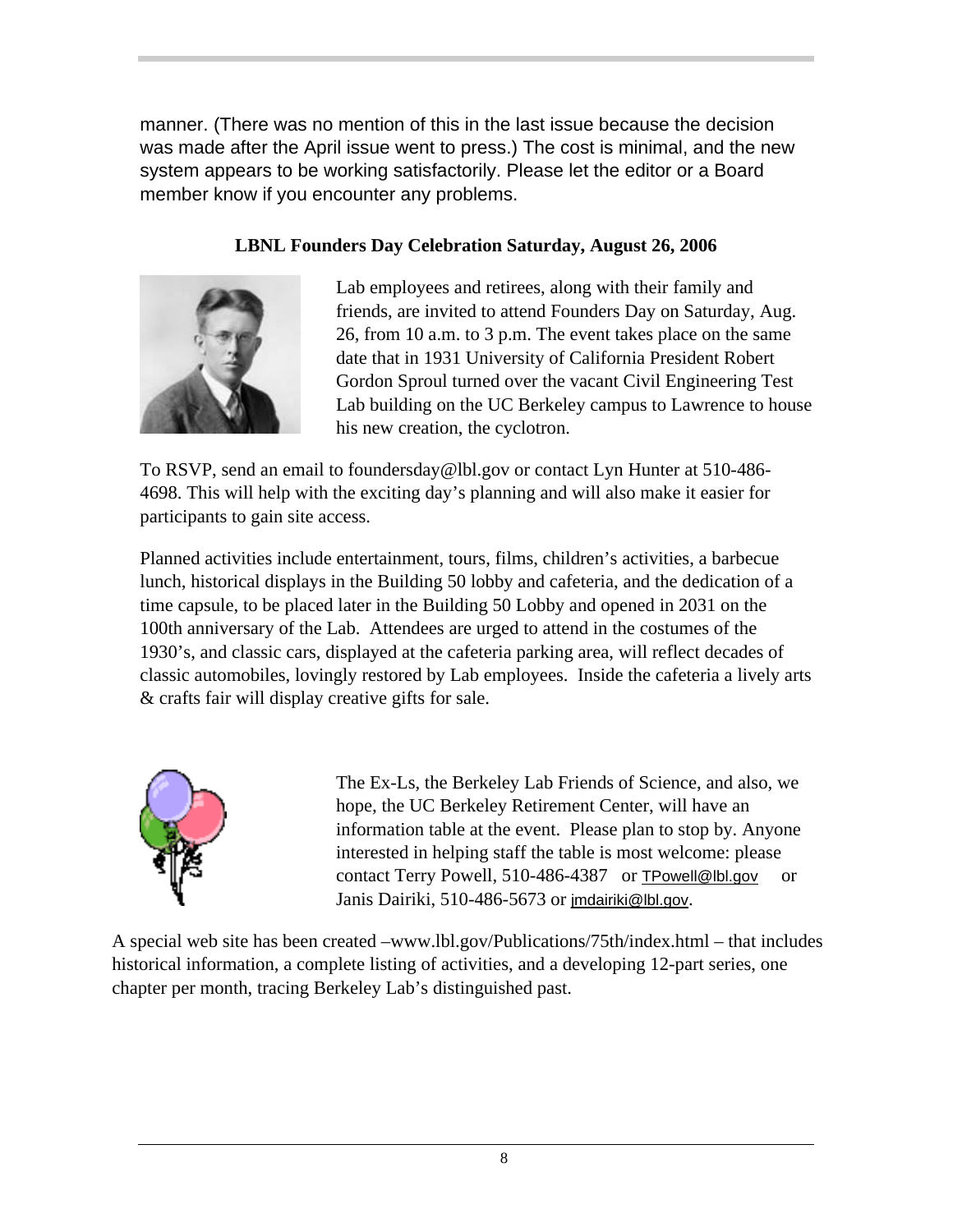## **Lab Renews UCRC Support**

We are pleased to report that the Laboratory and the UC Retirement Center have agreed to continue Laboratory sponsorship of its retirees in the Center for three more years. If you haven't yet investigated this useful resource, you are missing out on several good deals.

## **UC Travel Interest Group Tours for 2006 and 2007**

Rosemary Norling, UC San Diego, is again organizing tours for UC retirees. This time she has arranged for four tours during 2006 and 2007:

**Mozart's Christmas** – 8 days – December 8, 2006 **Discover South America** – 15 days – February 22, 2007 **The Best of Eastern Canada** – 9 days – June 2007 **Exploring Greece and its Islands** – 15 days – September 2007

Rosemary has arranged these tours through Collette Tours for several years, and I [Bob Fulton] have talked to a number of UC retirees who have enjoyed earlier offerings. Brochures will be available at the May EX-Ls lunch. Or, you can get more information by e-mailing Rosemary at rnorling@ucsd.edu.

> **Trip Reports I: Sixty-nine at Sixty-nine Geores Buttner-Clevenger**

### *Preface:*

You will remember that we last heard from Geores shortly after Easter, in Checotah, OK.

### *Progress Report III - Prepared April, 24, 2006*

What a weekend! Crossed another I (Interstate 44) on the way to 80. Celebrated Earth Day without picking up any trash. Started running on Historic Route 66 again, this time in the opposite direction. AND CROSSED THE HALF-WAY POINT TO ALBERT LEA LAKE MN. It's all down hill from here on - right! Dream away runner.

Stats: Miles run, 579.6; minutes run, 5808; 6.9-mile stages run, 84; minutes each run: 69.15; minutes per mile, 10.02.

From Chronicles 69, 4:15

The last mile junction of the day's run, the whole family was there: Liah, Blu, the runner. Blu had stopped by for a little maintenance, more squirts of oil here and there, a tire pressure check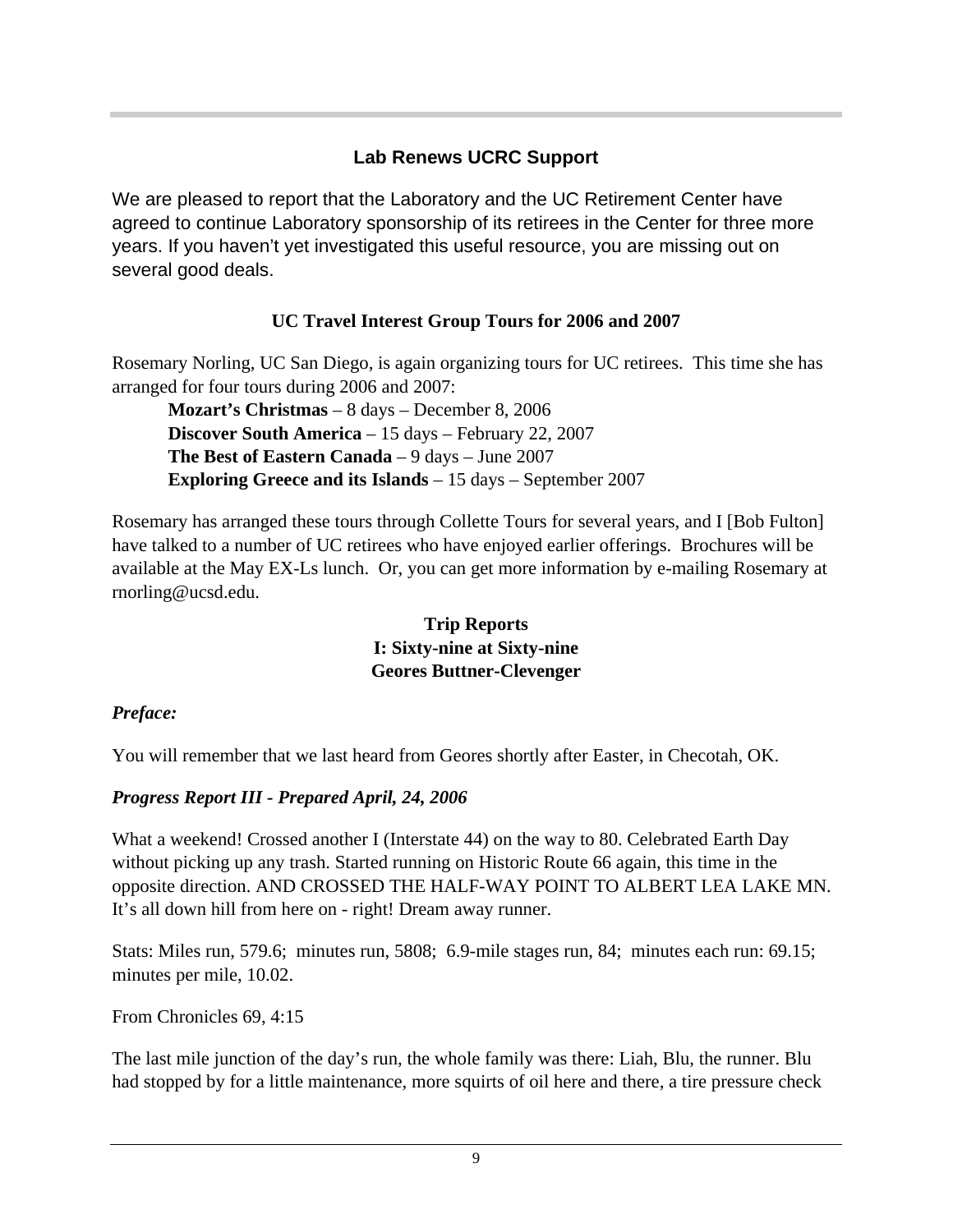(40psi is what makes the odometer accurate), plus a tighter headlight clamp, as a little bump in the road puts the beam a lot askew.

Came forth (from behind) a visit by one of Eufaula, Oklahoma's, finest, with a Clark Gable mustache, who wasn't convinced from the newspaper clippings just who he was in ready to arrest. Said he had checked the van's (Liah's) license plate out last night (why?) and that it belonged to some woman named Clevenger (all the newspaper clippings identify the runner as Geores Buttner-Clevenger).

Told him about the marriage: Wife, eh, where is she? . . . In California . . . California, eh . . . Do you have a drivers license? . . . California, eh . . . Says here your name is (Geores) Buttner, not Clevenger . . . Where'd you get this (Lufkin TX) newspaper? . . . Lufkin . . . Where's that? . . . Texas, on Highway 69 . . .Texas, eh . . . I'll be right back with your license, sir.

Clark went to his squad car with the license. Another squad car showed up. The runner put his feet up on Liah's couch and nibbled some nuts for ten minutes.

"Here's your license, sir, have a nice day."

You never know.

#### *Progress Report IV – Prepared May 2, 2006:*

As of today, one hundred 6.9-mile runs, or 690 miles, have been completed by the 69 year-old runner on U. S. Highway 69, in 6903 minutes.

Add Miami, OK, to the list of worst cities to run through. And list its neighbor to the north, Commerce, one of the best: It has a nice wide shoulder from The Grand Rental Station all the way to the north city limit sign. But the library in Miami is much improved over three years ago [during the Highway 66 run]. And the library at Pryor (Creek), OK, gets an A, as well as the one in Pittsburg, KS.

The best Wal\*Mart parking lot to sleep in, Fort Scott, KS. (Nice quiet nites with lots of song birds in the morning.) The worst is in Tyler, TX, where they power mow the lawn at 3AM. The worst reporter so far is Micheal Glover, Fort Scott *Tribune*. (It's *running* U. S. Highway 69 Micheal, running, not just bicycling. The bike is integral part, but is used as a shuttle for the RUN!)

Vinita *Daily Journal*: The only newspaper to date to follow through on a promise to send a copy of a 69 Run article home for scrap book memorabilia.

Excerpt from 69 Chronicles 4:30

PM run: Able to park just a smidgen from mile marker 63 on US 69 and make the 7-mile run south to Blu at marker 56 in fair weather. During the last mile of the run a gentleman by the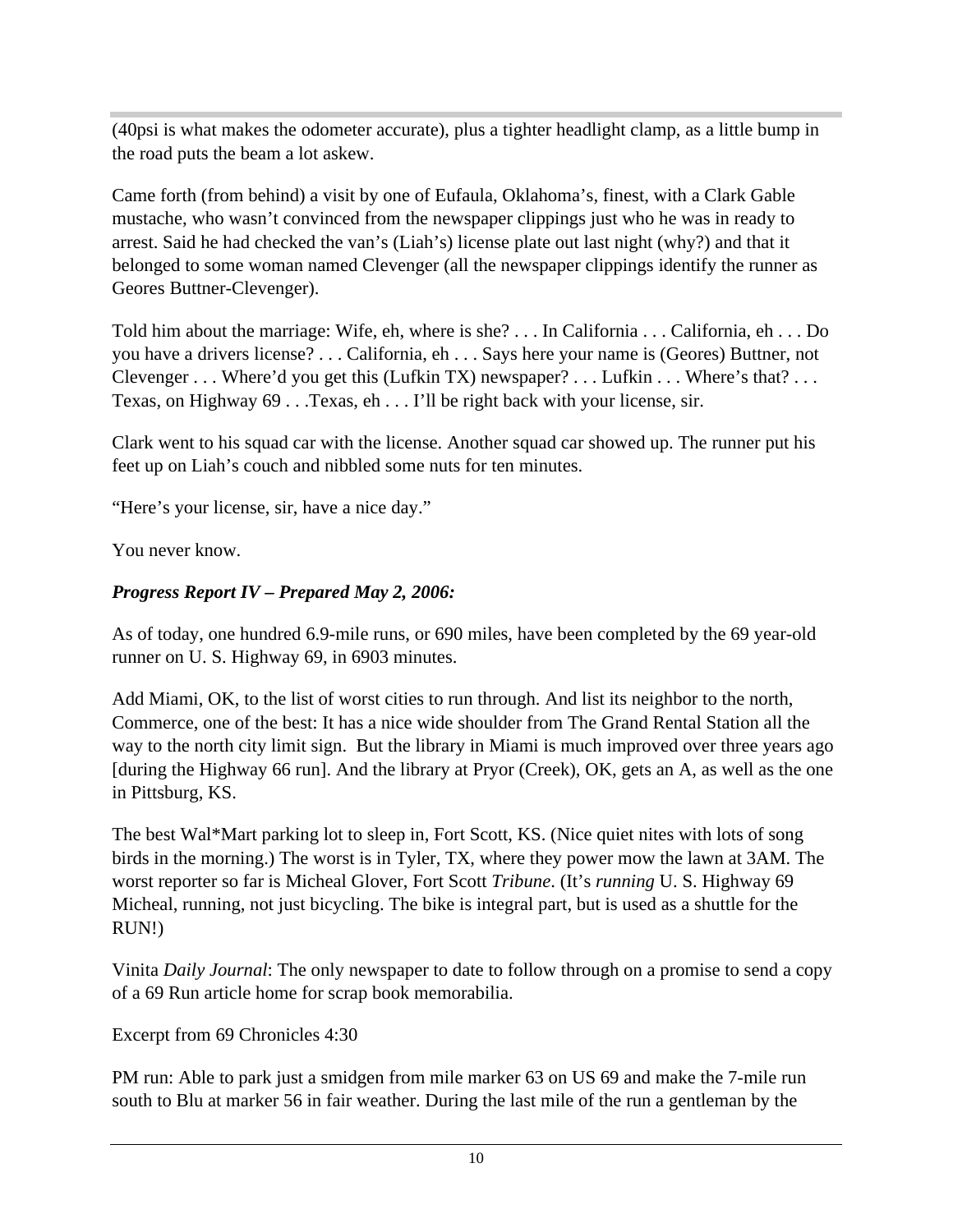name of Karl Gregory showed up in his black Jeep. Said that he read The Morning Star article about the run and, as a good will gesture, offered his cell phone to the runner for a free call. Had a nice long conversation with Katie while he went crawfish hunting. She knew about the severe storms the runner had endured in the last couple of days and that all of the possessions were wet and not drying out. So she asked about the weather. Told her that it was sunny and dry for a change.

After talking with Katie, had a nice long conversation with Karl. That word "inspiration" came forth again, further solidifying the resolve to successfully finish this run.

Meanwhile, clouds were busy gathering. The pedal north began okay, then went sour. After 2.5 miles, noticed clouds up ahead emitting dark matter. At mile 3, with 4 to go, the raindrops began to be annoying, then disturbing, then angry. Somebody called the cops somewhere along he way to report that a man, maybe a crazy one, but anyway a man just wearing shorts and a teeshirt was out on U. S. 69 pedaling a blue bicycle madly against the wind amid torrents of horizontal cold rain with traffic spraying him from the side as it sped by. And he was headed towards town! A long overpass had to be traversed. It crossed another highway and a railroad track. When you are crossing it on a bicycle you become the highest target point for a lightning bolt to strike. Which was happening 360 without time enough between to count seconds. Choices number zero here. There is nothing else to do but cock the head into the wind to keep the hat from blowing off, peek out under its brim and keep on pedaling and pedaling, and avoid glances at the huge glistening goose-bumps on the bare arms.

Back at the ranch, or at least Liah, the cop who was called by the worried motorist showed up. The runner had just finished locking up Blu to the 63-mile-marker post and had not yet changed from dripping running attire - a pathetic sight to be sure. "Where are you from?" he asked. Felt like saying "Outer Space" but "California" came out instead. After some more questions he was shown a copy of The *Morning Sun's* article about the run. That convinced him that he was not talking to a wanted man, gave a wish for good luck and left to fight more crime.

#### *Progress Report V – Prepared May 7, 2006:*

56th day, north end of the Fairfax Bridge over the Missouri River (the east end of the bridge is in Kansas): Total miles to MO, 769. Total running time, 7693 minutes; That's 116, 6.9-mile runs; averaging 69 minutes each. Two-thirds of the run is completed.

Had only one mishap. That makes only two in the first two-thirds of the run. Blu's front wheel went suddenly through a steel grate in the street that was spaced too wide for his tires. A wakeup call to be more cautious.

Add to the worst list: Newspaper, Kansas City *Star*; County with the worst road shoulders, Clinton, MO.

The McDonald's restaurant in Pittsburg KS, donated a case of Dafani drinking water.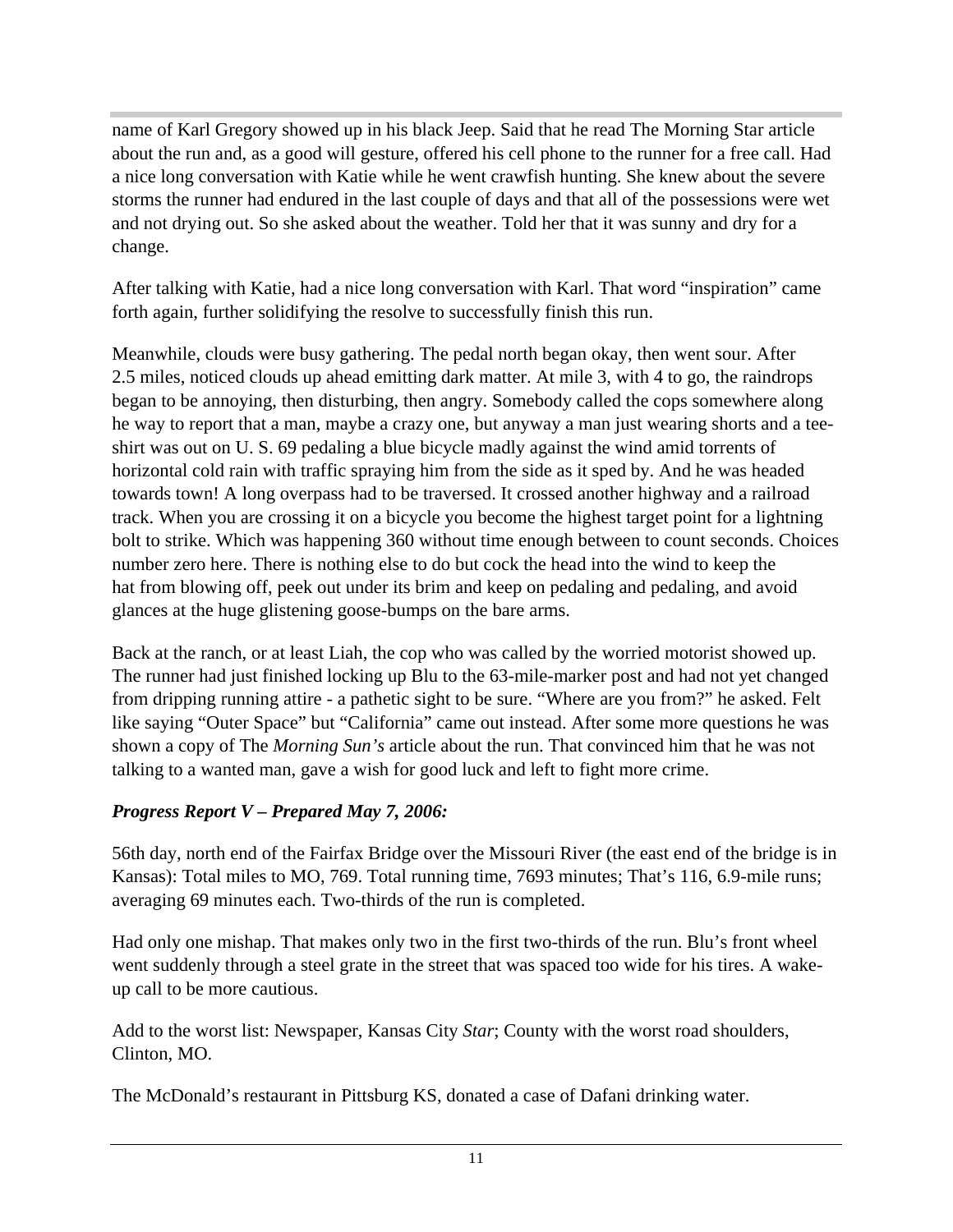It rained in six out of the nine full days in KS, and also involved six police encounters in those nine days, including a red-tag on Bicycle Blu who was locked to mile marker post 140 overnight. It was a 48-hour notice either to be moved or towed away. Can't you just see it: a poor dejected blue bicycle going down the highway with his front wheel suspended in air by a chain from the back of a tow truck. Depressing! All the police were very polite, and one (#5), an adorable young lady with dimples, even offered the runner a ride. Not good training for L.A.P.D.

#### 69 Chronicles 4:26

Cold and windy, still north. Turned on the light and saw 5:45. McDonald's opened at 5:30. Prepared java and arrived 6:10 for a breakfast burrito while the coffee pot perked under Van Liah's care in the parking lot. Regular morning cronies in M. Seats have hard bottoms and soft backs? No soap in the men's room to give the beard its morning bath. (How do employees get their hands clean after going to the bathroom?) Overhearing complaints about the unusual lousy weather so it be caused by the runner being in the vicinity. They complain mostly about the cold temperature and the wind. They like the rain. But the runner gets no credit for ending the drought. Somebody came in and said, "It's raining again."

One more stop at Miami, OK's Wal\*Mart on the way north to rendezvous with Bicycle Blu. Forgot to look at the fully prepared shopping list that was stored in the right front pocket while shopping the night before and therefore forgot the molasses. Besides, need some more ice because Liah's frig is on the blink again. And, oh yes, the crackers…need to see if the favorite crackers had been restocked by the stocking fairy overnight. And there they were, stuffed to the max upon the shelf - minus one box. The ice was gotten from a dispenser in the soft drink corner of the in-house Subway Restaurant - also a convenient place to get more catch-up work done on the log. Anyway, after one more errand in town it was nearing PM, with no AM running done as yet, but well stocked for the rest of OK, and into KS.

Conditions were good during the first part of the AM run, except for one short spurt through a railroad underpass with no space for the runner. Had to time it so that there weren't two passing vehicles abreast at the same time. Took two photos in Quapaw, which actually is on Alternate US 69, the chosen route, mostly because it's also Historic Route 66. First photo was of a sign entering town which read "Quapaw, Home of Miss Indian, 1999." The other photo was of the sign painted on the town bank's window. It simply said, "Bank" and nothing else.

Ran by the convenience store in town, Kandy's Korner, with no intention of stopping there or returning to it. But it happened anyway. Since the "leap-frog" method was in use that day because of the late start, pulled Liah off the road about a mile past Blu. Felt a sickening sink of the right rear drive wheel into the soft wet mud. Fought hard and long to free her, using her shovel and some old dead branches. There was nothing else around but just grass and more wet mud. Things just got worse. If Liah was still a 4-wheel drive machine it would have been a piece of cake. Just then, she needed help. Decided to do the run back to Blu and pedal into Quapaw, even though there was no gas station there, just the gas pumps at the convenience store. It was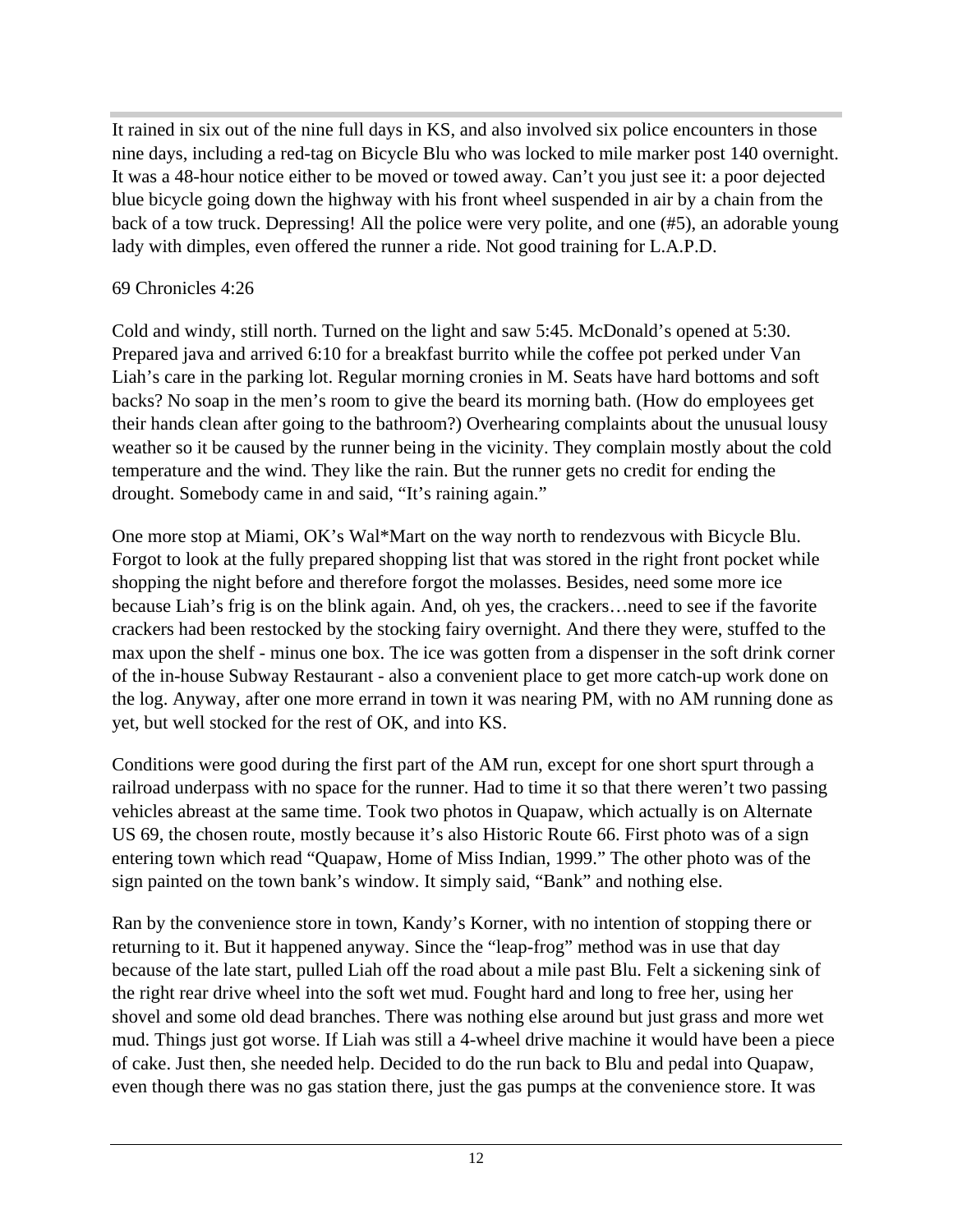only a quarter-mile and therefore worth a try. If no help could be found, could then pedal to Baxter Springs just across the KS border.

While pedaling into town a man yelled out the window of his pickup asking if the van parked off the road back there was the bicyclist's van. The bicyclist yelled back in the affirmative and added that it was stuck in the mud. The man with the halo then said that he would call around to see if he could get a farmer to pull her out and to come to the convenience store. Turned out he was the male half of Kandy's Korner, owned and operated by Gregg and Kandy Martin.

After about the fourth call, which was not to a farmer, but to some kind of a nearby trucking outfit that Kandy suggested he try, he got results, and made arrangements to free Liah.

Before he hung up the phone, he told the person on the other end of the line to bill him if there were any expenses.

Well, got Liah freed, after the guy went back to the shop for a longer chain. Finished the AM run. It was after 4PM. The (somewhat disjointed) 6.9 mile run took 68:10 to complete.

The PM run went through Baxter Springs, KS, a fairly safe town, most of it, for runners and bicyclists. The run's north end was at Riverton, where U. S. Highway 69 and Historic Route 66 go their separate ways. This 6.9 mile run took 68:05 minutes. While washing up at Liah's remote location, a necessary endeavor every day after the runs are completed, a police officer made an unannounced visit. Suddenly stopping at a respectable distance (as Liah's side door was open), he nervously asked if there was a problem. A simple "no" sufficed to see him make a hasty retreat back to his squad car. He had seen enough. Would have liked to have had more of a chat with him.

#### *Progress Report VI – Prepared May 14, 2006:*

Bethany, MO. 3/4 of run dun, three weeks to go! One-hundred-twenty-five 6.9-mile runs completed in an average of 69 minutes each in sixty-three days. Total miles, 866.6. Just two days from running into Iowa.

#### From 69 Chronicles 5:9

05/09/06, Liberty, MO: Raining, thunder and lightning over night, very windy, gusty.

Looked in the Liberty *Tribune* for its location; 310 Englewood Rd. Go west on 152 and take the Oak Pkwy exit. After driving for an eternity on 152, some of it in the wilderness (boy this town is sure spread out), went right on Oak Pkwy - wrong way. Had enough of right on Oak after another eternity and made a U-turn at 103rd Ave. Turned out, Englewood Rd, is the equivalent of 56th Ave, 47 blocks in the other direction.

In another eternity of driving through the middle of a town with traffic lights on every corner, found a newspaper office located adjacent to a parallel expressway. "Oh, you need to go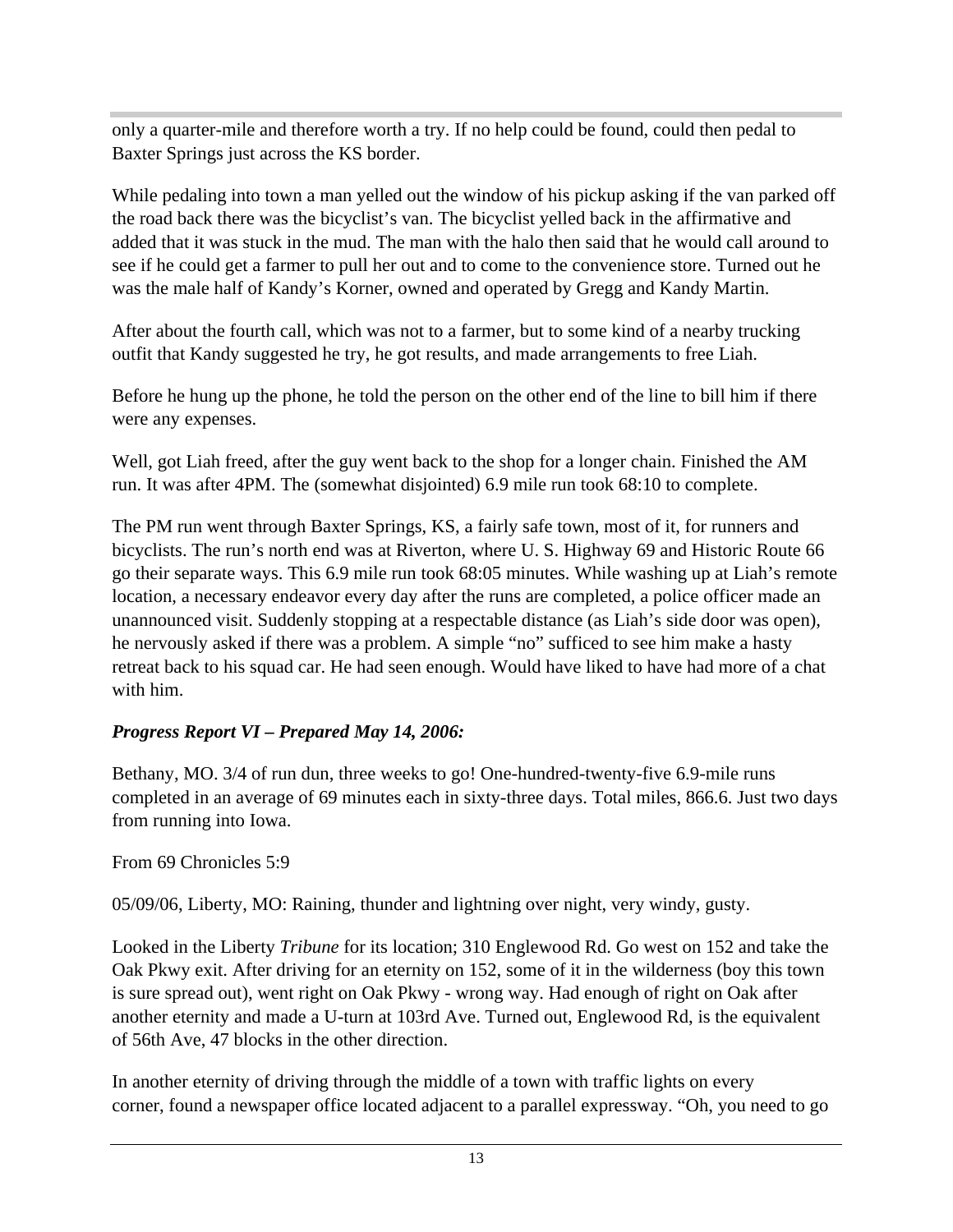to the Liberty office, this is Gladstone. Here's the directions, distance; 13.51 miles" (about 1.51 mile from the starting point that morning). Said they, "We need to get that address in the Liberty paper changed soon."

The AM run was boring, chest hurt substantially from the last mishap but felt better as time progressed. Timed all but 2.4 minutes in the beginning: 6.8 miles, 68 minutes.

PM run was boring too, until Excelsior Springs; a very clean and easy to bike/run through town, at least on the NW edge where 69 goes.

Stopped the run for a red light and stopped the stop watch as well. It read 43:43. At the end of the last leg, in Mosby, stopped the watch as well. It read 34:34. Immediately pushed the time button to see the time of day and it read 17:17 (who switched the watch to military time?). Double numbers - three times in a row!!! When the 17:17 happened, just half of 34:34, wondered if it was a signal to return for the night to Liberty, where the newspaper article about the run could be bought in the morning and where there were more facilities, including a Wal\*Mart for Van Liah. Besides, forgot to take a photo of the bank that they are so proud of - the one that was robbed by the Jesse James gang. But then the 43:43 phenomenon, an obvious sign to stay put. And, it happened right in front of the town's McDonald's Restaurant - with its golden arches!

Needed to check out that McDonald's on the way back with Blu. Guess what was in there. An accessible AC outlet for Hal Jr. (the laptop) – that's what! At that time, thought to be the only accessible AC outlet in a McDonald's Restaurant on the face of the earth. Leaving M brought a face-to-face encounter, directly across 69, with a Wal\*Mart.

The next morning was a busy one at M, crowded, plugged in Hal Jr. and laid out *The Morning Sun*, front page up, with the photo of the runner on it. Soon it and the 69 scrap book, went all around the restaurant. Didn't get a whole lot of work done after all.

#### *Progress Report VII – Prepared May 20, 2006:*

18 miles beyond Osceola, Iowa. Total miles to date, 950. One-hundred thirty-seven 6.9 mile runs, 69 minutes each, in 69 days, on US Hwy 69, at age 69 (still).

#### 69 Chronicles 5:16:

Readied the current dispatch for mailing at the Bethany McDonald's Restaurant with an onagain, off-again, Internet connection, requiring some extra concentration. Meanwhile they meandered in, two by two, eventually packing the place and exhibiting distasteful side glances at the runner, who was occupying four spaces in a choice locale.

Then it came, like a WWI, B-12, attack. Trapped in the midst of a senior-citizen bingo parlor session! Fumbled nervously to finish up and reorganize back pack for travel. Had to cut through the thick air three times to the ice machine and once to the men's room. Trying to smile even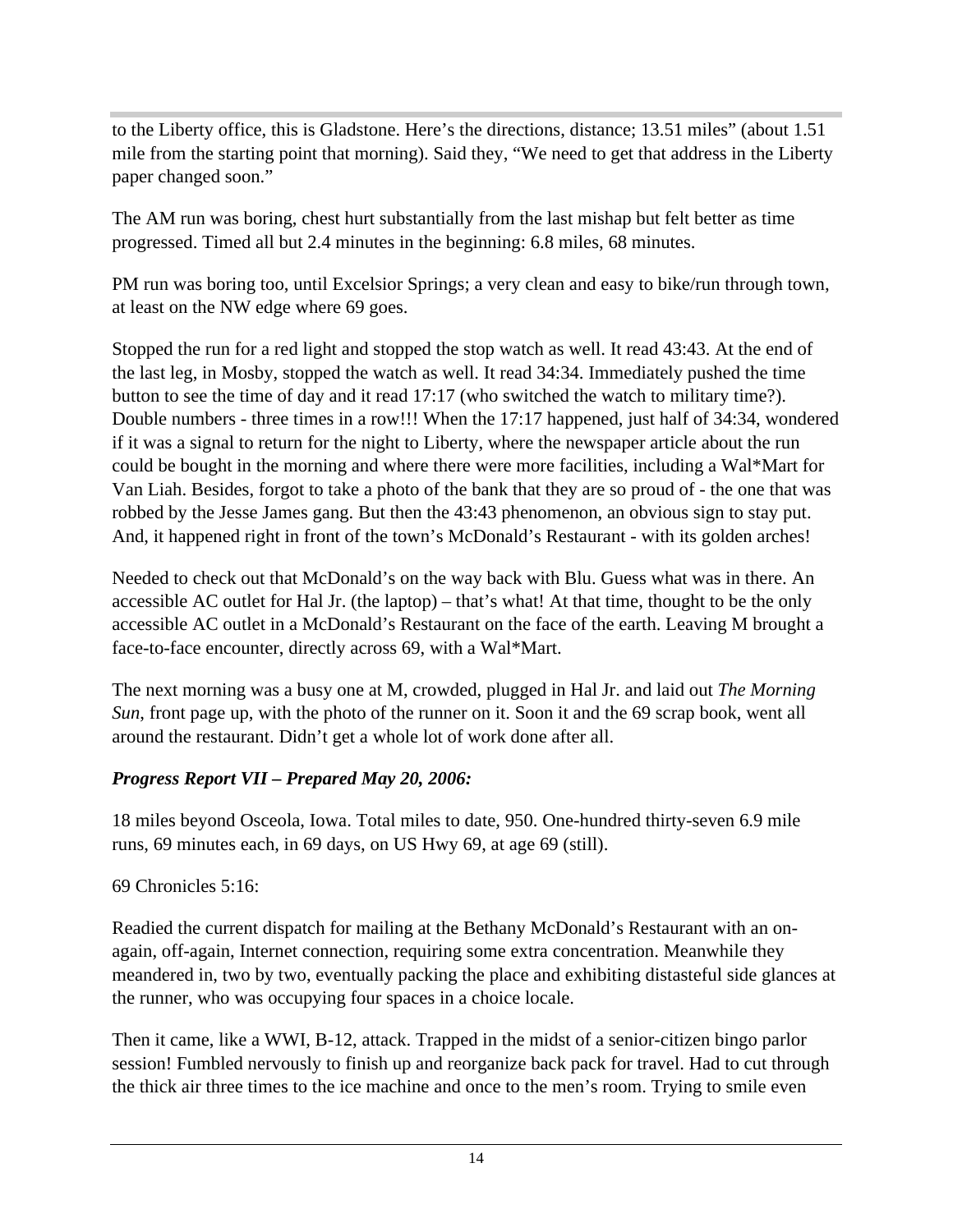though fear and panic were the main emotions. Just knew what was in store while half-asleep that night. The more numbers called out, the more numbers recalled while trying to sleep, B-5, I-21, N-52, G-69, O-96.

The first game ended with one BINGO! and forty-seven moans. In cadence four-dozen bingo cards were banged down in short sharp raps on the tables to shut their little sliding doors in readiness for the next exciting game. Then, in cadence, the two-card players banged down, then three and four, fading off in the distance. Next game, "The American Flag." Put just one strap of the back pack over a shoulder and zig-zagged to the exit. Once outside and heading for Liah with a big sigh of relief, from the corner of the eye, saw the whites of many. Every head at the window was turned toward the runner. Then, they suddenly turned away. B-9.

Parked in Eagleville to begin AM run. Ran south 2.4 miles to where Blu was hiding. Pedaled him 6.9 miles north, then ran back to Eagleville. AM run; 6.9 miles, 69:55 minutes.

PM run; Drove north on I-35 to exit 114 at the Iowa state line. Bike Blu was locked to a telephone pole 5 miles south. Sunny for a change, a few white puffy clouds around. Sunshine, after weeks of cloud cover! Time to run sleeveless

About a mile out, a dog charged the runner, who was not carrying the dog repellent. The dog was not hungry for human flesh. He wanted a playmate. So after preliminaries (he wouldn't let the runner continue without a thorough pet), the run resumed. At least for the runner, The dog just walked the 6-MPH pace, running a few circles around the runner whenever he felt like it. Why can't Geminis use all their four legs at once when they run once in awhile?

After 4-1/2 miles of running in bliss noticed one dark emitting cloud to the NW. At 4-3/4 miles, started getting wet in the sunlight still. A cold wind rapidly developed. Arrival at Blu was like a hurricane. Had a jacket stored in a plastic bag. The bag ripped apart in the fierce wind as soon as it was untwisted. The gloves stored in it flew 20 feet away into the bent-over grass. Fought to get the arms into the jacket sleeves, leaning against the telephone pole that Blu was cabled to to keep upright. How in the world could it be blowing 60-MPH just under one cloud? Jacket on, the wind blew the cold rain right through the lining in nothing flat. Retrieved gloves and started pedaling, although could barely see. There was nothing else to do. No shelter anywhere unless you were a potato-bug, just grass being whipped around. Looked like one miserable 5-mile pedal. Then, after only a few minutes of struggle-pedaling, it quit, ended, just like that, and even more abruptly than when it started. The wind calmed, the rain stopped, the sun came out. By the time Liah was in sight the runner was totally dry again.

Drove back to the Eagleville Truck Stop and took a shower. This time with the clothes off.

Geores

[The run has now been completed, but I'll save the last two progress reports for the next issue. Wouldn't want you armchair runners to overextend yourselves. ed.]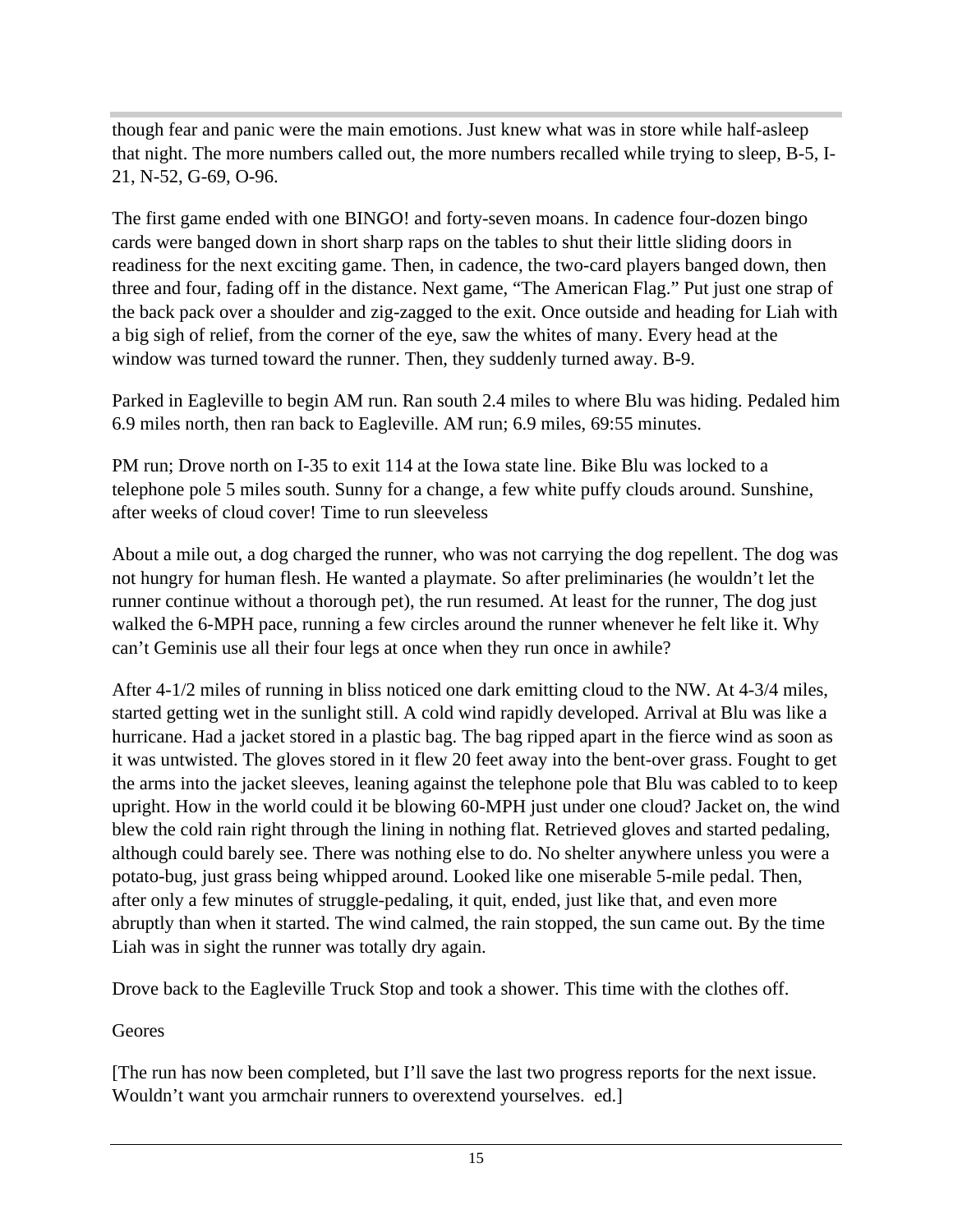#### **II: Turkey Part 1: The solar eclipse of March 29 Janis & Ned Dairiki**

We've become eclipse junkies; it was our  $4<sup>th</sup>$  eclipse. A total solar eclipse is one of the most awesome of natural wonders. It is also a good excuse to travel to different parts of the world.

So, beginning with a redeye flight to New York, 10 hours in JFKennedy airport and then a second overnight flight to Istanbul, we arrived in Turkey on March 27. We immediately met up with friends from Michigan and Colorado and flew to Antalya on the Mediterranean coast in southern Turkey. We had all signed up for a 3-day eclipse trip sponsored by Sky & Telescope.

At Antalya we were shifted at the last minute to a different hotel, the Silence Beach Resort, due to overbooking at our original hotel, the Sunrise Queen in Side; it turned out to be a blessing in disguise as it was somewhat smaller (but still huge!) and was 'all inclusive' – including drinks. Unfortunately we didn't spend enough time at the hotel to really take full advantage of that.

Resort hotels on the coast of Turkey are big business – a favorite destination for Europeans, especially Germans and Russians, to spend a week soaking up the sunshine. It's rather like living in a bubble. Nice beach, several swimming pools, huge buffets! You could stay there without ever going out of the hotel and then go home and tell your friends you've been to Turkey.

But not us! We spent the day before the eclipse touring ancient Greek and Roman ruins in the area. In the small village of Side, we visited the theatre, one of the largest in Anatolia, with 15,000 seats. Originally constructed during Hellenic times, it was enlarged under the Romans. One of the most impressive sites in Side was the Temple of Apollo & Athena at the harbor with its columns standing out in relief against the blue Mediterranean and the bright sun.

We also visited Perge, an old Greek, then Roman, city, with its excellent Roman baths and canal along the main colonnaded street. Now mostly a ruin, Greek colonists came here after the Trojan War, probably displacing earlier inhabitants; then the Romans. The afternoon was spent at Aspendos, locale of the finest Roman theatre in Anatolia, built during the reign of Marcus Aurelius (AD 161-80). It was restored after a visit by Atatürk, considered the father of the modern state of Turkey. The acoustics are legendary and it is still used for performances in the summer. Nearby there are also impressive remains of a Roman aqueduct.

Eclipse day, March 29, dawned bright and sunny – and clear! We established a spot on the beach to wait for the main event. Since this was a trip sponsored by Sky & Telescope there were many very knowledgeable amateurs, well equipped with telescopes, cameras and filters.

The moon's dark shadow, or umbra, traced a 14,500-km-long track that varied in width from 126 to 189 km wide. The umbral shadow began its three-hour pass over Earth at sunrise in eastern Brazil where totality lasted 1:53 min. It crossed the Atlantic and the equator, reached Africa, and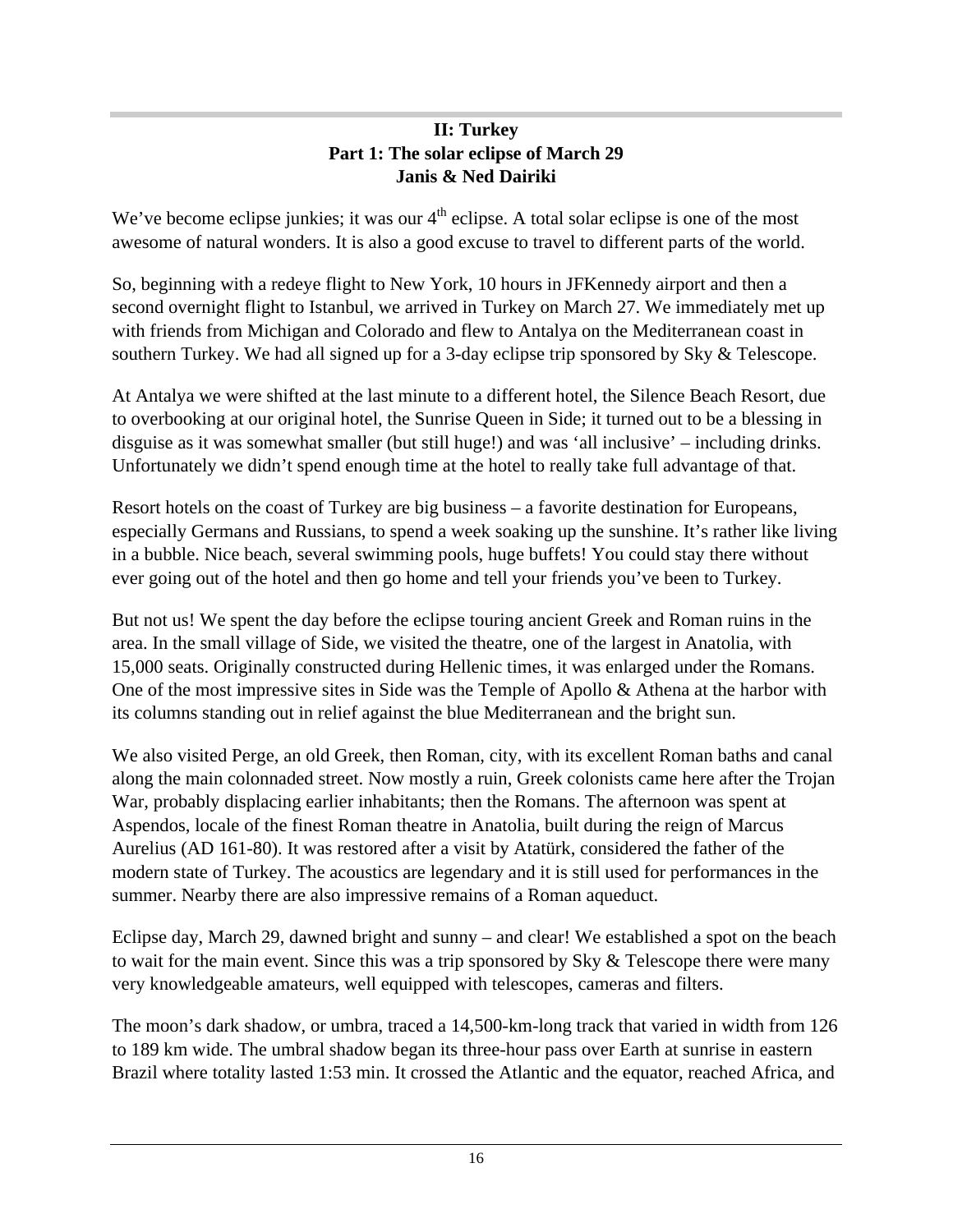continued northeasterly. Although maximum duration occurred in southern Libya (4:07 min), at our site in Turkey it was 3:45 min.

First contact or the start of a partial eclipse (the first "bite" out of the sun) began in Side at 12:38 pm local time. As more and more of the sun disappeared it began to get noticeably cooler. Totality began at 1:55 pm to cheering and applause by the onlookers. The sun's corona was typical of a solar activity minimum with delicate 'brushes' emanating from the polar regions and longer plumes along the equator.

At totality Mercury could be seen between the sun and Venus, and it seemed like sunset around the entire horizon. The temperature dropped 6°C. All too soon (after 3:45 min), the chromosphere appeared from behind the Moon, a magnificent diamond ring shone forth, rapidly doubled in size, and then the full intensity of the sun returned. (Totality, no matter how long, always seems like mere seconds!) The process reversed itself and the sky lightened. Somehow, this back half of the eclipse does not generate as much excitement.

Eclipse 2006 was over! But – we have photos! Two sites to check out are http://home.dairiki.org/gallery/v/ned/Turkey+Eclipse+tour/. Excellent pictures and reports by others on trips to Turkey, Egypt and Libya are at: http://www.travelquestinternational.com/TourReports/Eclipse2006/Eclipse2006Links.htm.

Upcoming eclipses include one on 22 July, 2009 which at 6:39 min will be the longest in this century. It will be visible from India, China, Japan, and Pacific environs. We'll see you there! For more information, go to http://sunearth.gsfc.nasa.gov/eclipse/eclipse.html.

The next morning the six of us flew off to Ankara to begin a two-week Elderhostel trip of western Turkey and its classical archeological sites. But that's another story. [For another issue. ed]

#### **Answers to "Beware the Obvious"**

- 1) How long did the Hundred Years' War last? 116 years
- 2) Which country makes Panama hats? Ecuador (they became popular as Panama Canal souvenirs)
- 3) From which animal do we get catgut? Sheep and horses
- 4) In which month do Russians celebrate the October Revolution? November
- 4a) In which month do Germans celebrate Oktoberfest? September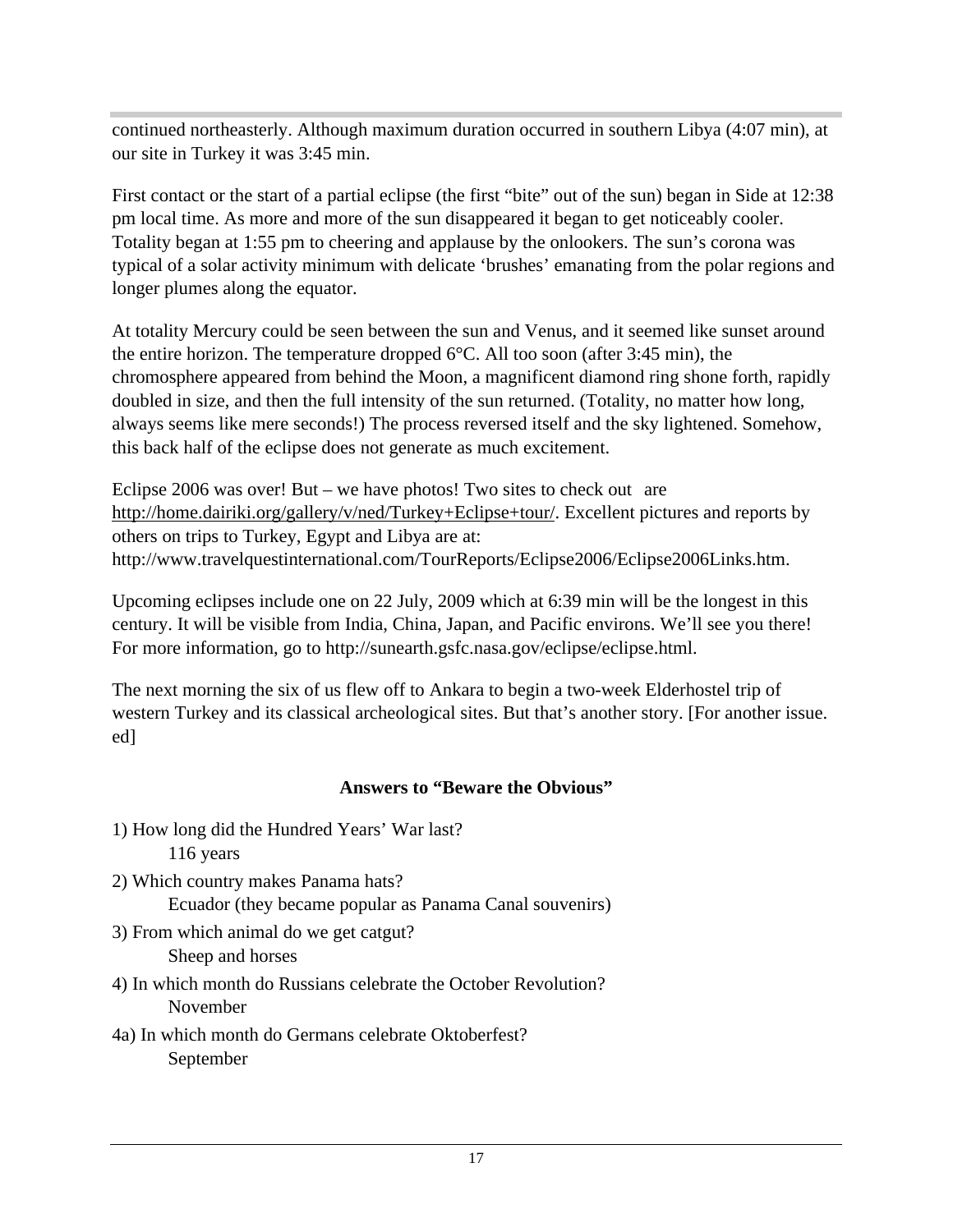- 5) What is a camel's hair brush made of? Squirrel fur
- 6) The Canary Islands in the Pacific are named after what animal?

OOPS! There aren't any Canary Islands in the Pacific. The Canary Islands in the **Atlantic** are named for the wild dogs that once roamed there. [Cedric Larson was the first to note that I am geographically challenged. // ed]

- 7) What was King George VI's first name? Albert
- 8) What color is a purple finch? Dun, with a crimson patch.
- 9) Where are Chinese gooseberries from? New Zealand
- 10) What is the color of the "black box" in a commercial airplane? Orange
- 11) Who is buried in Grant's tomb? U. S. Grant *and* his wife

## **E-mail Distribution List**

We have established an e-mail distribution list to be used only for late-breaking Ex-Ls news, for luncheon reminders, and to let people know when the EXPress is available on the web. Inclusion on the list is completely voluntary. If you would like to be on the list, please either e-mail our List Master (Richard Baker [robaker@lbl.gov]) or complete the form below and send it to **Dick Baker, 635 Yuba Street, Richmond, CA 94805**. (You may list up to three addresses, but note that all addresses will be used for distributions.)

Please add me to the e-mail distribution list; my e-mail address is:

Signed: \_\_\_\_\_\_\_\_\_\_\_\_\_\_\_\_\_\_\_\_\_\_\_\_\_\_\_\_\_\_\_\_\_\_\_\_\_\_\_\_\_\_\_\_\_\_\_\_\_\_\_\_\_\_\_\_\_\_\_\_

### **…and Check the Website**

Among its other goodies, the Ex-Ls website has a Calendar of Events that is worth checking from time to time if you are interested in events at the Laboratory (and other places)—especially those, such as Andy Sessler's talk on July 26—whose schedule is such that timely warning in the ExPress is precluded.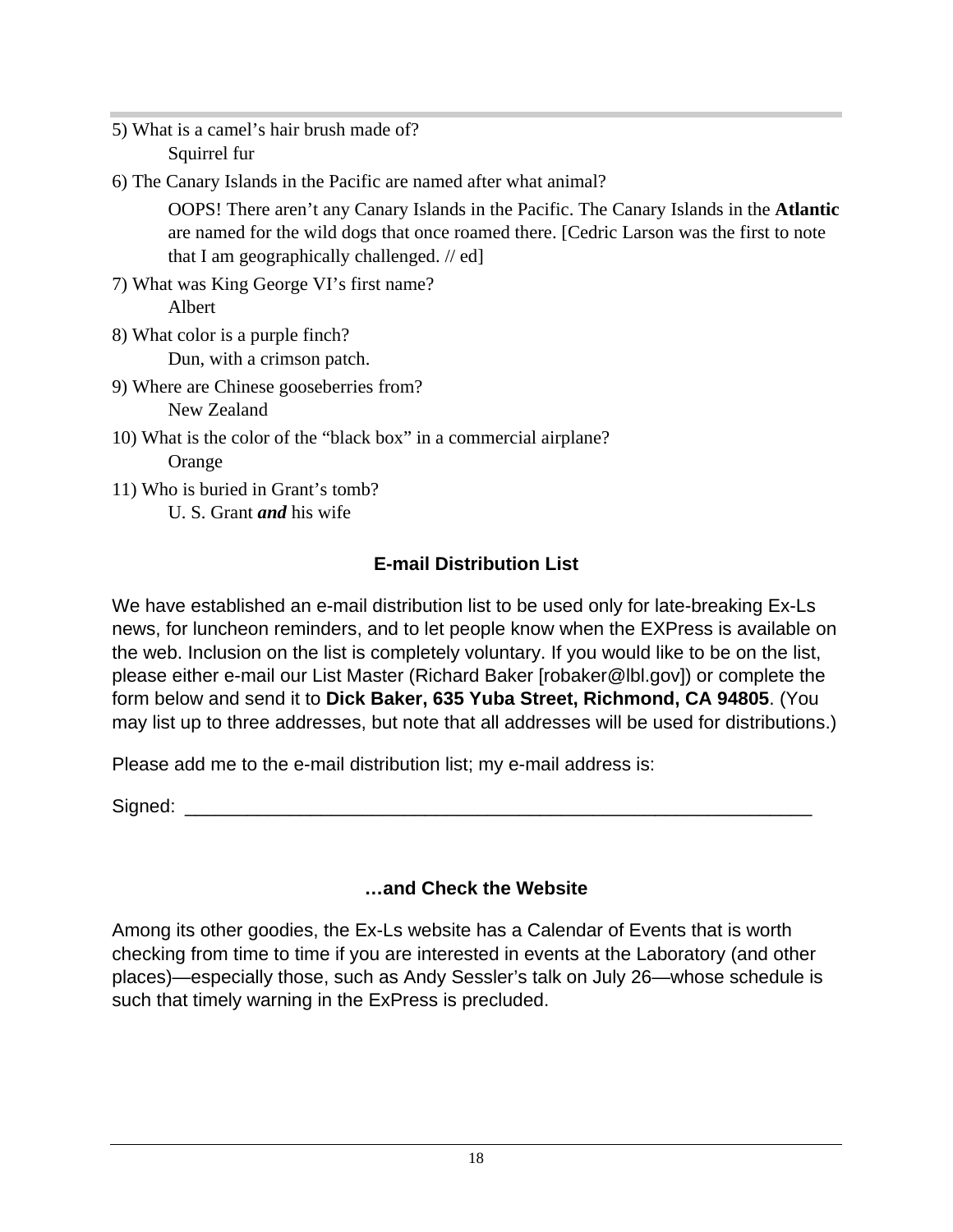| <b>SEE YOU AT THE August 19 LUNCHEON</b>                                                                            |                        |  |
|---------------------------------------------------------------------------------------------------------------------|------------------------|--|
| To:<br><b>Vicky Jared</b><br>4849 John Muir Road<br>Martinez, CA 94553<br>Be sure to make reservations by August 14 |                        |  |
|                                                                                                                     |                        |  |
| I plan to attend the EX-Ls luncheon<br>$>>$ \$20pp <<                                                               | <b>PREPAID</b>         |  |
| I will bring $quest(s)$ . Name(s) of guest(s):                                                                      |                        |  |
| <b>Menu Choice(s):</b> Beef<br>Salmon<br>Salad                                                                      |                        |  |
| Please make check payable to EX-Ls                                                                                  | <b>Total Enclosed:</b> |  |

| <b>In Memoriam</b>  |                       |
|---------------------|-----------------------|
| Sabri Ergun         | <b>David Goldberg</b> |
| <b>Gordon Olson</b> | <b>Alfred Wydler</b>  |

**>>WELCOME NEW MEMBERS<<**

**Margaret Goglia**

**Marjorie Loop**

Membership in EX-Ls is open to all past employees of LBL/LBNL. Annual dues are \$12 per family, forgiven during the calendar year of joining for new members. New members, please include your name, address, phone number, and e-mail address if you wish to be included in the e-mail distribution list. Also, please include any other information you would like included in the annual membership directory, such as spouse's name, e-mail address, or fax number. Please send your information to

> **Bud Larsh, Treasurer 610 Devonwood Hercules, CA 94547**